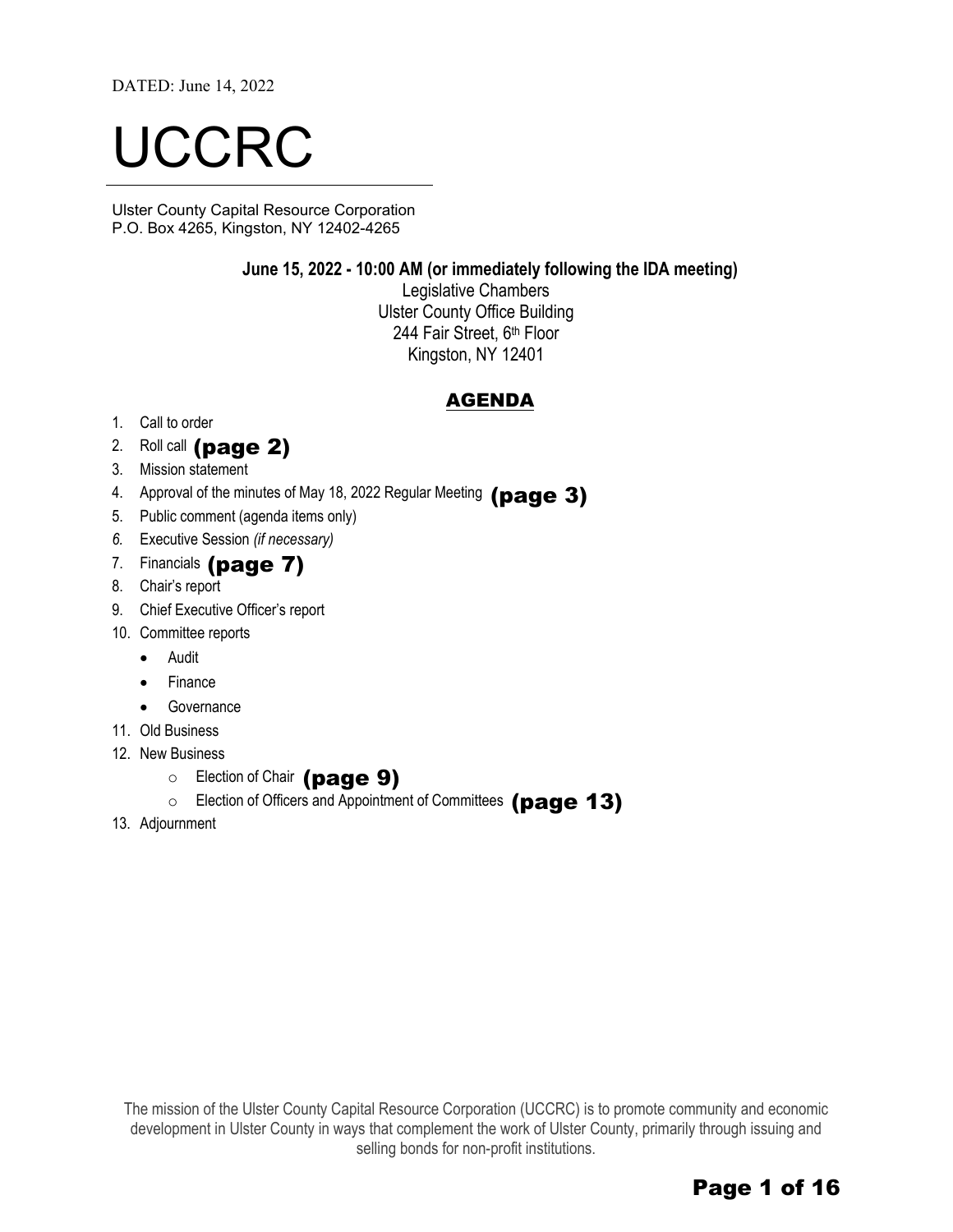## **Item 3.**

### **Roll Call**

|                                   | <b>Present</b> | <b>Absent</b> |
|-----------------------------------|----------------|---------------|
| Diane Eynon, Ed.D., Interim Chair |                |               |
| <b>Michael J. Ham, Secretary</b>  |                |               |
| <b>Lynn Archer, Member</b>        |                |               |
| Steve L. Kelley, FACHE, Member    |                |               |
| Rachel Silverman, Esq., Member    |                |               |
| Rashida Tyler, Member             |                |               |
| Kaustubh Wahal, Member            |                |               |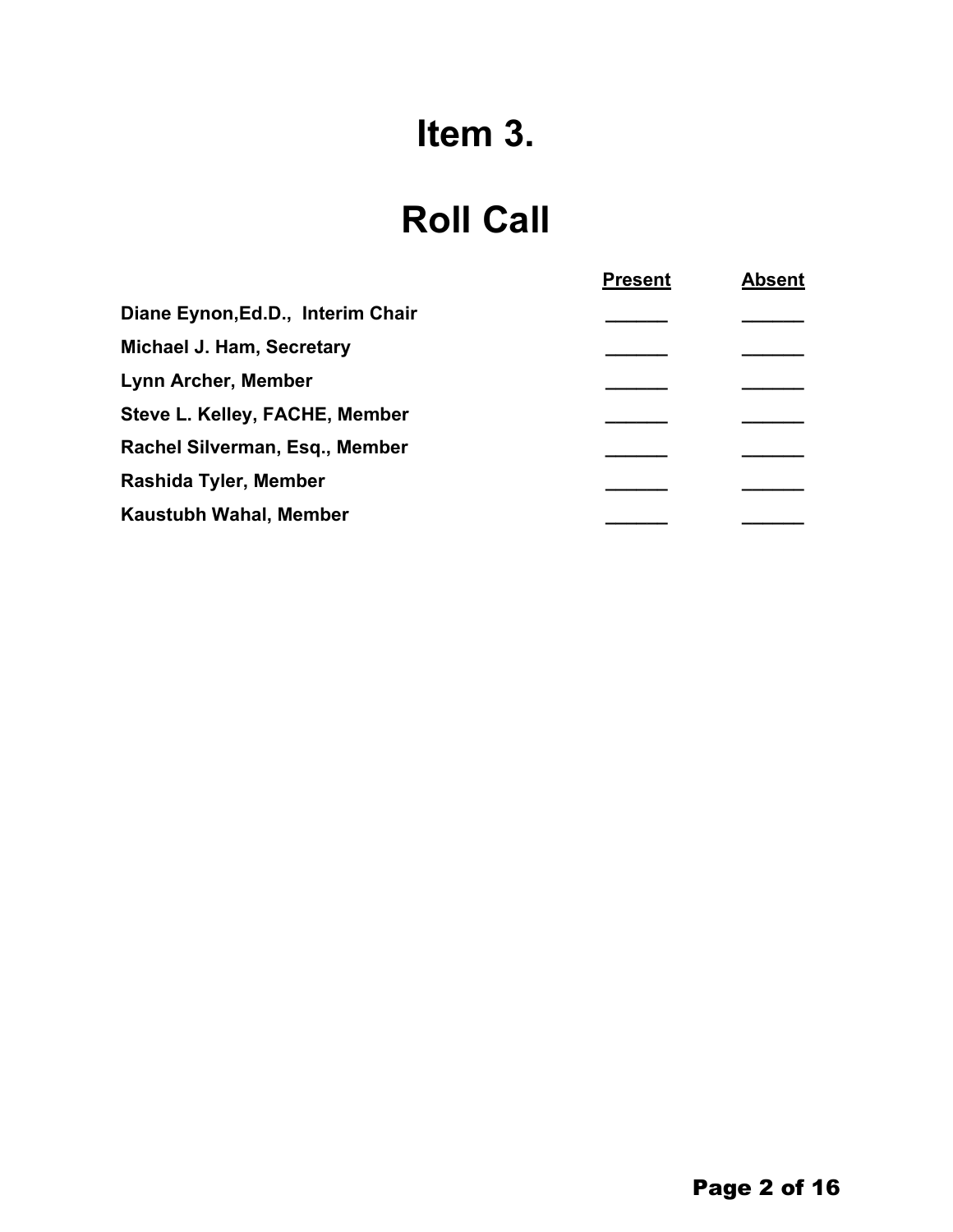May 18, 2022 FOR DISCUSSION PURPOSES ONLY



Ulster County Capital Resource Corporation

### ULSTER COUNTY CAPITAL RESOURCE CORPORATION MINUTES May 18, 2022

A regular monthly meeting of the Ulster County Capital Resource Corporation was scheduled to be held on Wednesday, May 18, 2022 at 10:30 A.M., or immediately following the monthly Board meeting of the Ulster County Industrial Development Agency via Zoom.

#### **PLEDGE OF ALLEGIANCE**

The members of the Agency participated in the Pledge of Allegiance to the flag.

#### **ROLL CALL**

The following agency members were present:

James Malcolm Dr. Diane Eynon Michael J. Ham Chair Vice Chair/Treasurer **Secretary** Daniel Savona Assistant Secretary Orlando Reece Faye Storms Assistant Secretary Assistant Treasurer Richard O. Jones Member/Chief Financial Officer

The following agency members were absent with notice:

Additional Attendees:

Rose Woodworth Chief Executive Officer A. Joseph Scott, III, Esq. Agency Counsel

The meeting was called to order at 10:30 A.M. by Chair James Malcolm.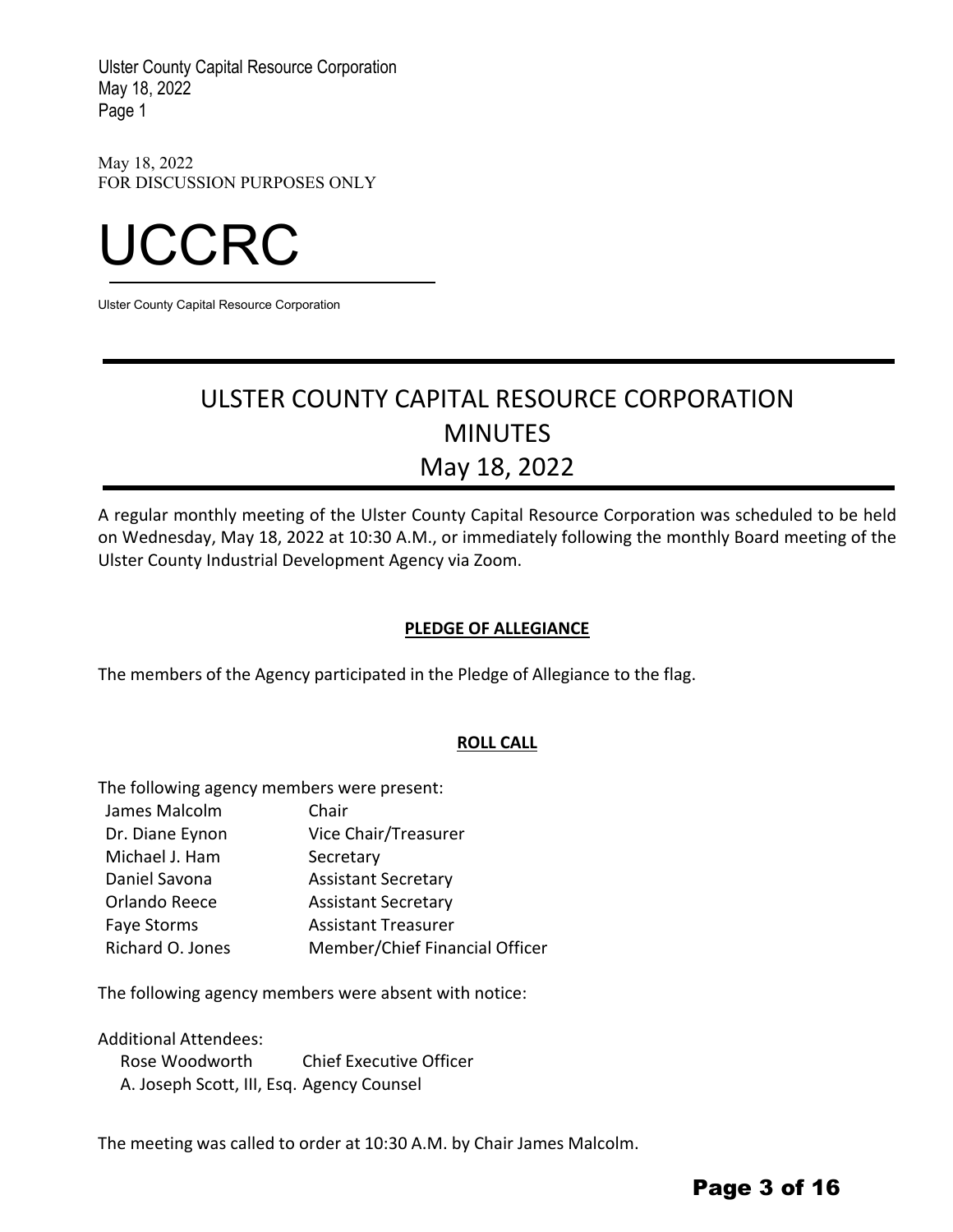#### **ROLL CALL**

Roll was called, and it was noted that a quorum was present.

#### **READING OF THE UCCRC MISSION STATEMENT**

The mission of the Ulster County Capital Resource Corporation (UCCRC) is to promote community and economic development in Ulster County in ways that complement the work of Ulster County, primarily through issuing and selling bonds for non‐profit institutions.

#### **MINUTES**

- **Motion:** Michael J. Ham, seconded by Daniel Savona, moved to approve the minutes of the April 20, 2022, meeting as presented.
- **Vote**: The motion was unanimously adopted (7-0).

#### **PUBLIC COMMENT**

No public comments reported.

#### **FINANCIALS**

Rose Woodworth presented the Chief Executive Officers' Report as follows: There was \$45 interest of income. The negative escrow was due to Romeo Kia, which will be finalized after their closing.

- **Motion:** Michael J. Ham, seconded by James Malcolm, motioned to approve the financial as presented.
- **Vote**: The motion was unanimously adopted (7‐0).

#### **CHAIR'S REPORT**

Same report in the IDA meeting.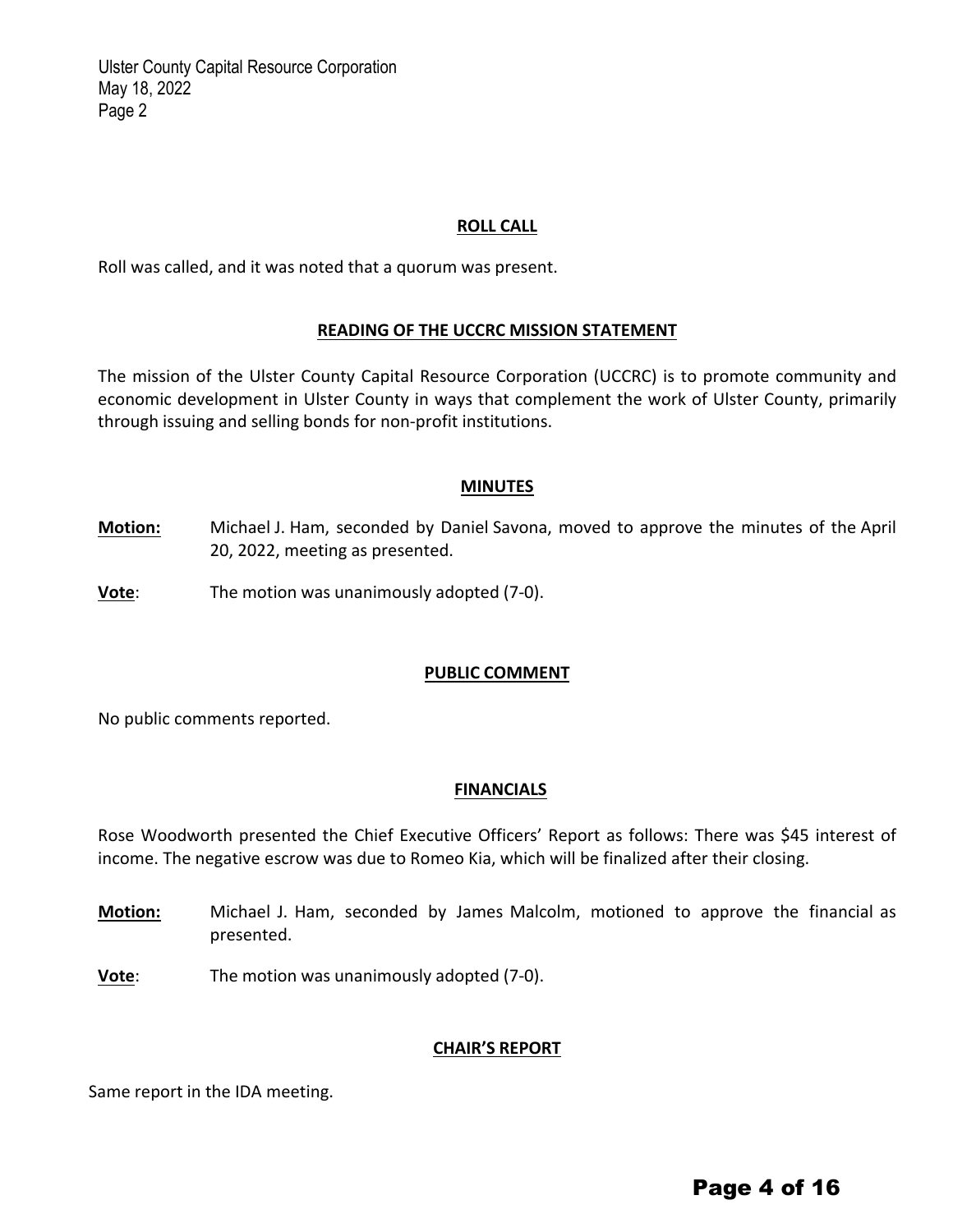#### **Chief Executive Officer's Report**

Rose Woodworth presented the Chief Executive Officers' Report as follows:

- A. The final invoice from UHY for the 2021 audit was \$7,000, which is under budget. The CEO and Audit Chair plan to discuss having a more efficient plan for next year's audit with UHY.
- **Motion:** Faye Storms, seconded by Orlando Reece, made a motion to pay the UHY invoice as presented.

**Vote:** The motion was unanimously adopted (7‐0).

- B. People's Place purchased 2,000 gift cards and then were comped another 90 gift cards by the grocery stores they had purchased from. Through May 11, 2022, 1,879 gift cards were distributed, and there were 211 gift cards remaining at various locations throughout the County. A copy of the report is on file.
- **Motion:** Richard O. Jones, seconded by Daniel Savona, motioned to approve the CEO's report as presented.
- **Vote:** The motion was unanimously adopted (7-0).

#### **COMMITTEE REPORTS**

#### **Audit Committee**

No report.

**Finance Committee**

No report.

#### **Governance Committee**

Same report in the IDA meeting.

#### **OLD BUSINESS**

| v<br>×<br>۰. |
|--------------|
|--------------|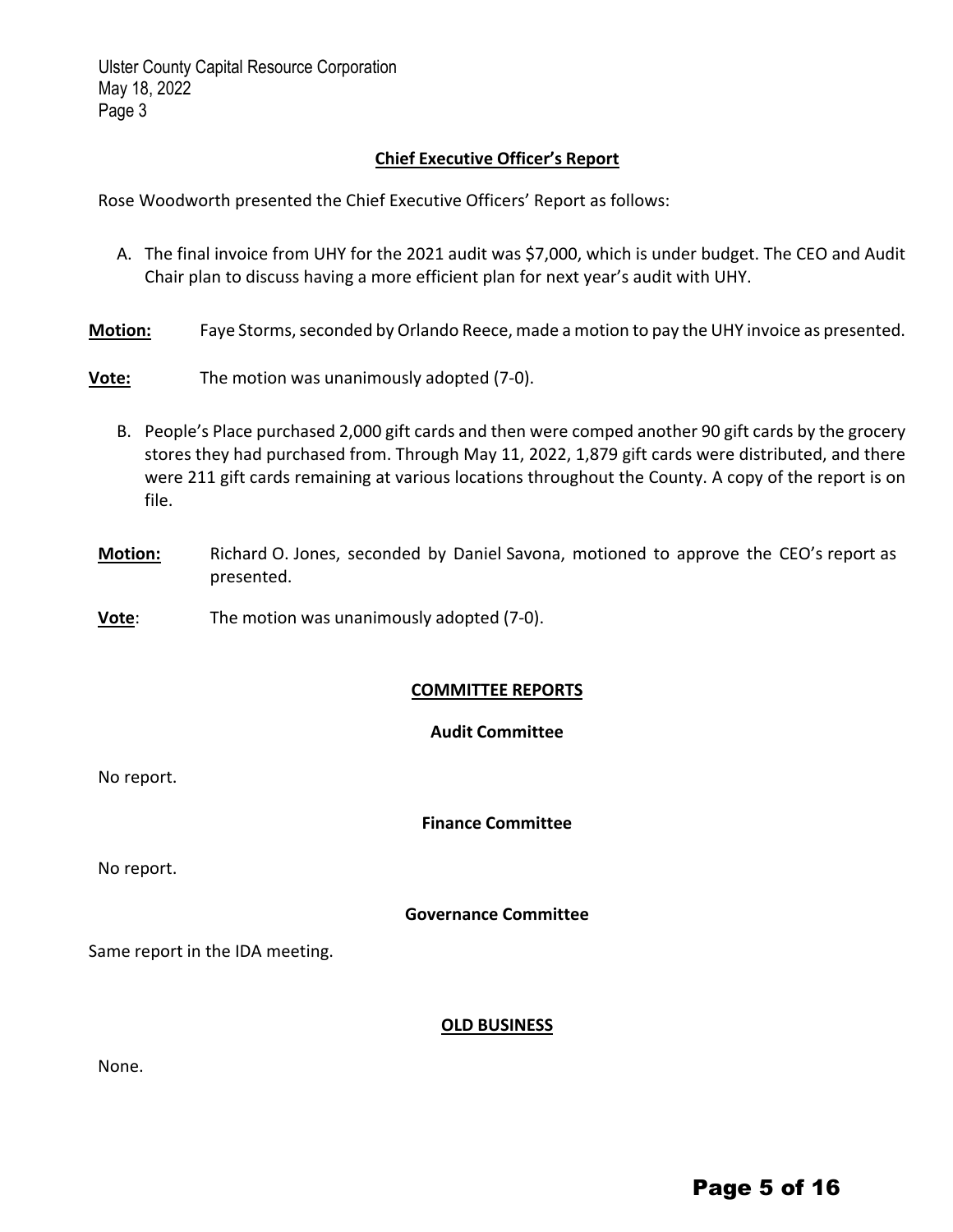#### **NEW BUSINESS**

None.

#### **ADJOURNMENT**

**Motion**: Orlando Reece, seconded by Daniel Savona, moved to adjourn the meeting.

**Vote**: The motion was unanimously adopted (7-0).

The meeting was adjourned at 10:40 A.M.

Respectfully submitted,

Michael J. Ham, Secretary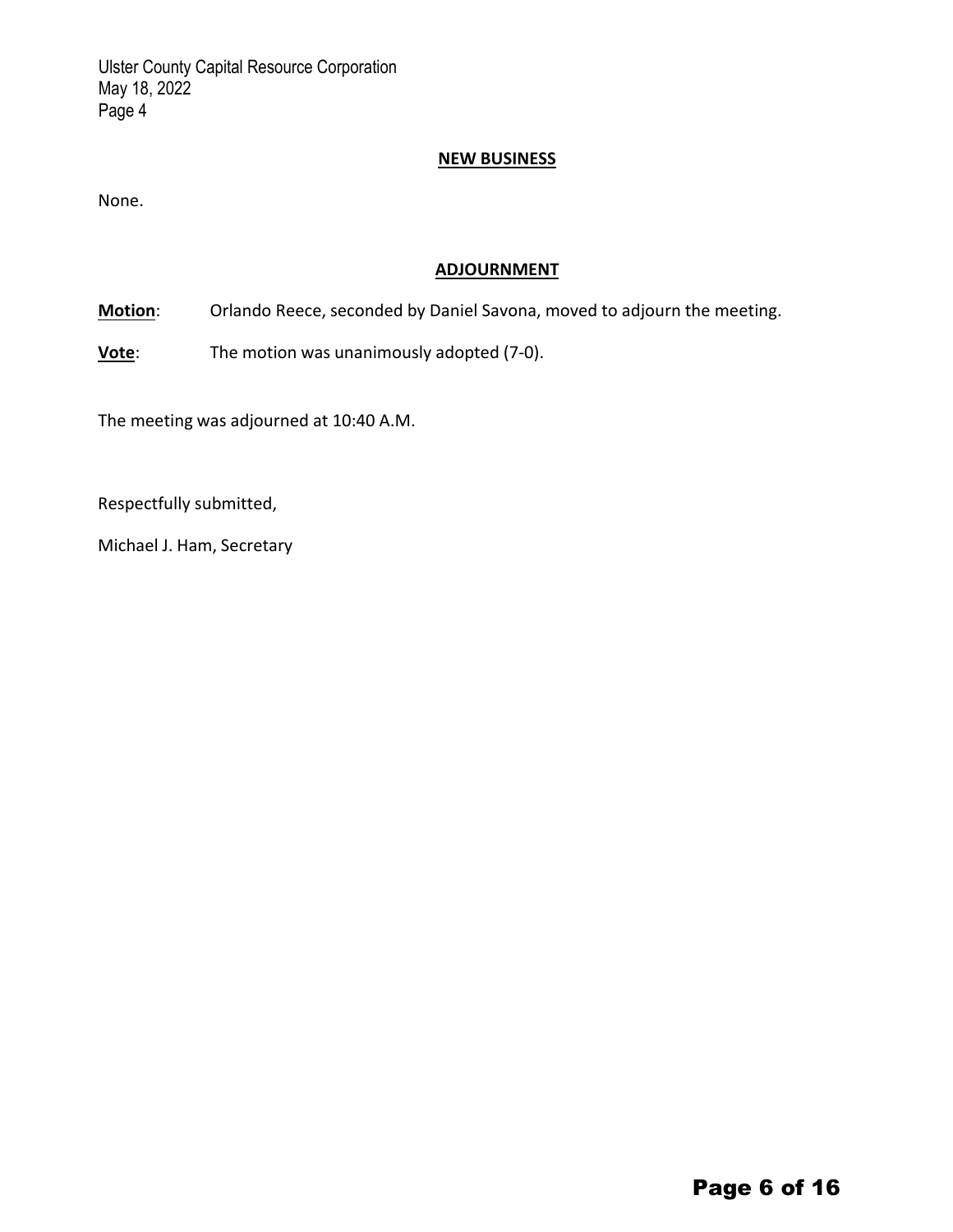#### **02:23 PM 06/07/22 Accrual Basis**

#### **Ulster County Capital Resource Corporation Statement of Activity Budget vs. Actual May & January through May 2022**

|                                       | <b>May 22</b> | Jan-May 22 | <b>Budget</b> | \$ Over Budget | % of Budget |
|---------------------------------------|---------------|------------|---------------|----------------|-------------|
| <b>Ordinary Income/Expense</b>        |               |            |               |                |             |
| Income                                |               |            |               |                |             |
| 4000 Charges for Services             |               |            |               |                |             |
| 4010 · Project Closing Fees           | 70,000.00     | 70,000.00  | 0.00          | 0.00           | 0.0%        |
| 4025 · Annual Administrative Fees     | 0.00          | 2.250.00   | 2.250.00      | 0.00           | 100.0%      |
| 4030 · Application Fees               | 0.00          | 0.00       | 500.00        | $-500.00$      | 0.0%        |
| 4090 · Project Admin Fees (Pass-Thru) | 180.38        | 180.38     | 500.00        | $-319.62$      | 36.08%      |
| Total 4000 · Charges for Services     | 70,180.38     | 72,430.38  | 3,250.00      | 69,180.38      | 2,228.63%   |
| <b>Total Income</b>                   | 70,180.38     | 72,430.38  | 3,250.00      | 69,180.38      | 2,228.63%   |
| <b>Expense</b>                        |               |            |               |                |             |
| 6000 Professional Fees                |               |            |               |                |             |
| 6010 · Administrative Staff Fees      | 0.00          | 6,700.00   | 12,600.00     | $-5,900.00$    | 53.18%      |
| 6030 · Legal Fees                     | 0.00          | 0.00       | 1,000.00      | $-1,000.00$    | 0.0%        |
| 6040 · Auditing Fees                  | 0.00          | 0.00       | 7,500.00      | $-7,500.00$    | 0.0%        |
| 6050 · Website/Marketing              | 0.00          | 0.00       | 5,000.00      | $-5,000.00$    | 0.0%        |
| 6060 Contracts for Other Services     | 0.00          | 0.00       | 1,000.00      | $-1,000.00$    | 0.0%        |
| Total 6000 · Professional Fees        | 0.00          | 6,700.00   | 27,100.00     | $-20,400.00$   | 24.72%      |
| 6100 · Project Admin Fees (Pass-Thru) | 0.00          | 0.00       | 1,000.00      | $-1,000.00$    | 0.0%        |
| 6200 Other Expenses                   |               |            |               |                |             |
| 6210 Office Expense & Postage         | 0.00          | 4.21       | 100.00        | $-95.79$       | 4.21%       |
| 6220 · Insurance                      | 0.00          | 407.19     | 500.00        | $-92.81$       | 81.44%      |
| 6230 · Travel/Meals                   | 0.00          | 0.00       | 200.00        | $-200.00$      | 0.0%        |
| 6290 Grants/Donations                 | 0.00          | 110,000.00 | 0.00          | 110,000.00     |             |
| Total 6200 · Other Expenses           | 0.00          | 110,411.40 | 800.00        | 109,611.40     | 13,801.43%  |
| <b>Total Expense</b>                  | 0.00          | 117,111.40 | 28,900.00     | 88,211.40      | 405.23%     |
| <b>Net Ordinary Income</b>            | 70,180.38     | -44,681.02 | $-25,650.00$  | $-19,031.02$   | 174.2%      |
| <b>Other Income/Expense</b>           |               |            |               |                |             |
| <b>Other Income</b>                   |               |            |               |                |             |
| 7010 · Interest Income                | 44.45         | 229.62     | 1,500.00      | $-1,270.38$    | 15.31%      |
| 7900 · Net Asset Appropriation        | 0.00          | 0.00       | 24,150.00     | $-24,150.00$   | 0.0%        |
| <b>Total Other Income</b>             | 44.45         | 229.62     | 25,650.00     | $-25,420.38$   | 0.9%        |
| <b>Net Other Income</b>               | 44.45         | 229.62     | 25,650.00     | -25,420.38     | 0.9%        |
| Net Income                            | 70,224.83     | -44,451.40 | 0.00          | -44,451.40     | 100.0%      |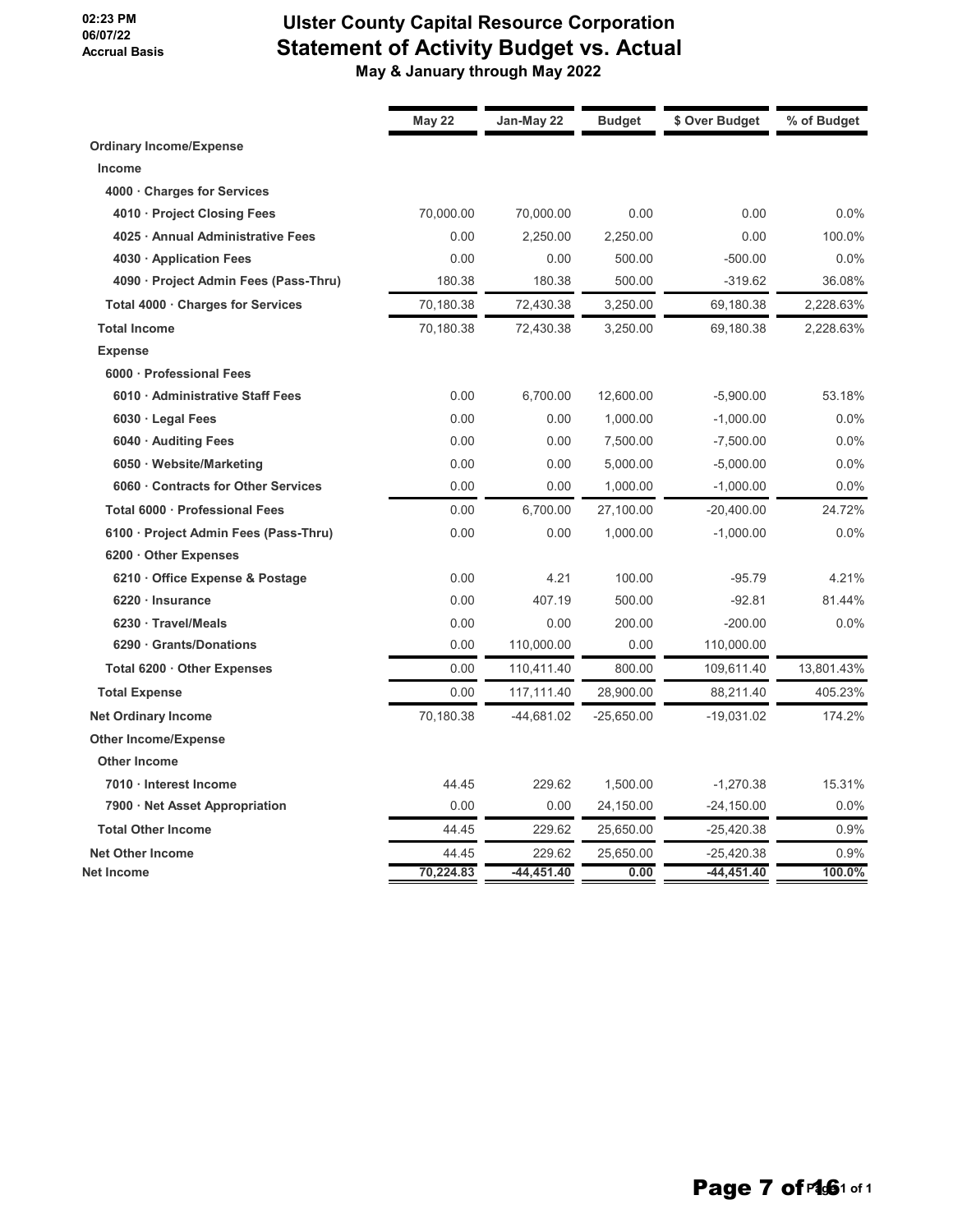#### **3:42 PM Ulster County Capital Resource Corporation 06/11/22 Statement of Financial Position Accrual Basis As of May 31, 2022**

|                                                                                     | May 31, 22   |
|-------------------------------------------------------------------------------------|--------------|
| <b>ASSETS</b>                                                                       |              |
| <b>Current Assets</b>                                                               |              |
| <b>Checking/Savings</b>                                                             |              |
| 1010 · Cash, Checking (BOGC)                                                        | 127,471.34   |
| 1020 · Cash, Checking (M&T 3931)                                                    | 8,028.46     |
| 1030 Cash, Savings (M&T 4436)                                                       | 50.009.20    |
| 1090 · Rhinebeck Savings CD 9000                                                    | 201,621.50   |
| <b>Total Checking/Savings</b>                                                       | 387,130.50   |
| <b>Accounts Receivable</b>                                                          |              |
| 1200 · Accounts Receivable                                                          | 81,649.11    |
| <b>Total Accounts Receivable</b>                                                    | 81,649.11    |
| <b>Total Current Assets</b>                                                         | 468,779.61   |
| <b>TOTAL ASSETS</b>                                                                 | 468,779.61   |
| <b>LIABILITIES &amp; EQUITY</b><br><b>Liabilities</b><br><b>Current Liabilities</b> |              |
| <b>Other Current Liabilities</b>                                                    |              |
| 2030 Due to (from) UCIDA                                                            | 173.73       |
| 2200 Escrow                                                                         | 8,185.00     |
| <b>Total Other Current Liabilities</b>                                              | 8,358.73     |
| <b>Total Current Liabilities</b>                                                    | 8,358.73     |
| <b>Total Liabilities</b>                                                            | 8,358.73     |
| Equity                                                                              |              |
| 3000 · Unrestricted Net Assets                                                      | 504,872.28   |
| Net Income                                                                          | $-44.451.40$ |
| <b>Total Equity</b>                                                                 | 460,420.88   |
| <b>TOTAL LIABILITIES &amp; EQUITY</b>                                               | 468,779.61   |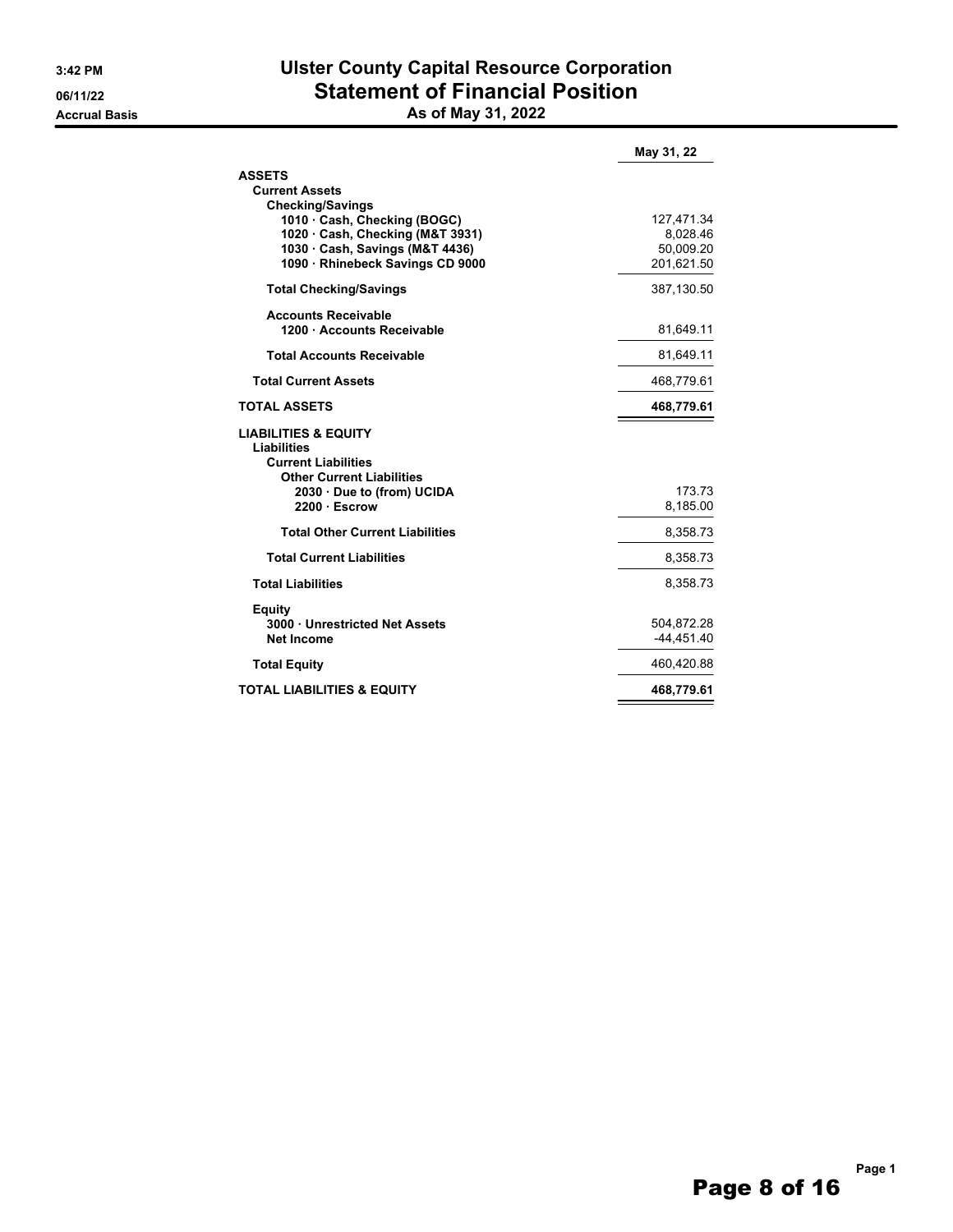#### **ULSTER COUNTY CAPITAL RESOURCE CORPORATION 2022 ELECTION OF CHAIR**

A regular meeting of Ulster County Industrial Development Agency (the "Agency") was convened in public session at the Ulster County Office Building, Legislative Chambers, 6<sup>th</sup> floor located at 244 Fair Street in the City of Kingston, Ulster County, New York on June 15, 2022 at 9:00 o'clock a.m., local time.

The meeting was called to order by the (Vice) Chair of the Agency and, upon roll being called, the following members of the Agency were:

PRESENT:

| Chair                      |
|----------------------------|
| Vice Chair/Treasurer       |
| <b>Assistant Treasurer</b> |
| Secretary                  |
| <b>Assistant Secretary</b> |
| <b>Assistant Secretary</b> |
| Member                     |

ABSENT:

#### AGENCY STAFF PRESENT INCLUDED THE FOLLOWING:

| Rose Woodworth                          | Chief Executive Officer |             |    |
|-----------------------------------------|-------------------------|-------------|----|
| A. Joseph Scott, III, Esq.              | Special Counsel         |             |    |
|                                         |                         |             |    |
| The following resolution was offered by |                         | seconded by | tο |

wit:

Resolution No. 0122-

RESOLUTION APPROVING THE ELECTION OF THE CHAIR OF THE CORPORATION.

WHEREAS, the Corporation is authorized and empowered by the provisions of Section 1411 of the New York State Not-For-Profit Corporation Law (the "NFPCL") to take steps to relieve and reduce unemployment, promote and provide for additional and maximum employment, better and maintain job opportunities, instruct or train individuals to improve or develop their capabilities for such jobs, carry on scientific research for the purpose of aiding a community or geographical area by attracting new industry to the community or area or by encouraging the development of, or retention of, an industry in the community or area, lessening the burdens of government and acting in the public interest; and

WHEREAS, the NFPCL and the Corporation's certificate of incorporation allow the Corporation to make certain appointments; and

WHEREAS, the members of the Corporation desire to elect the Chair of the Corporation;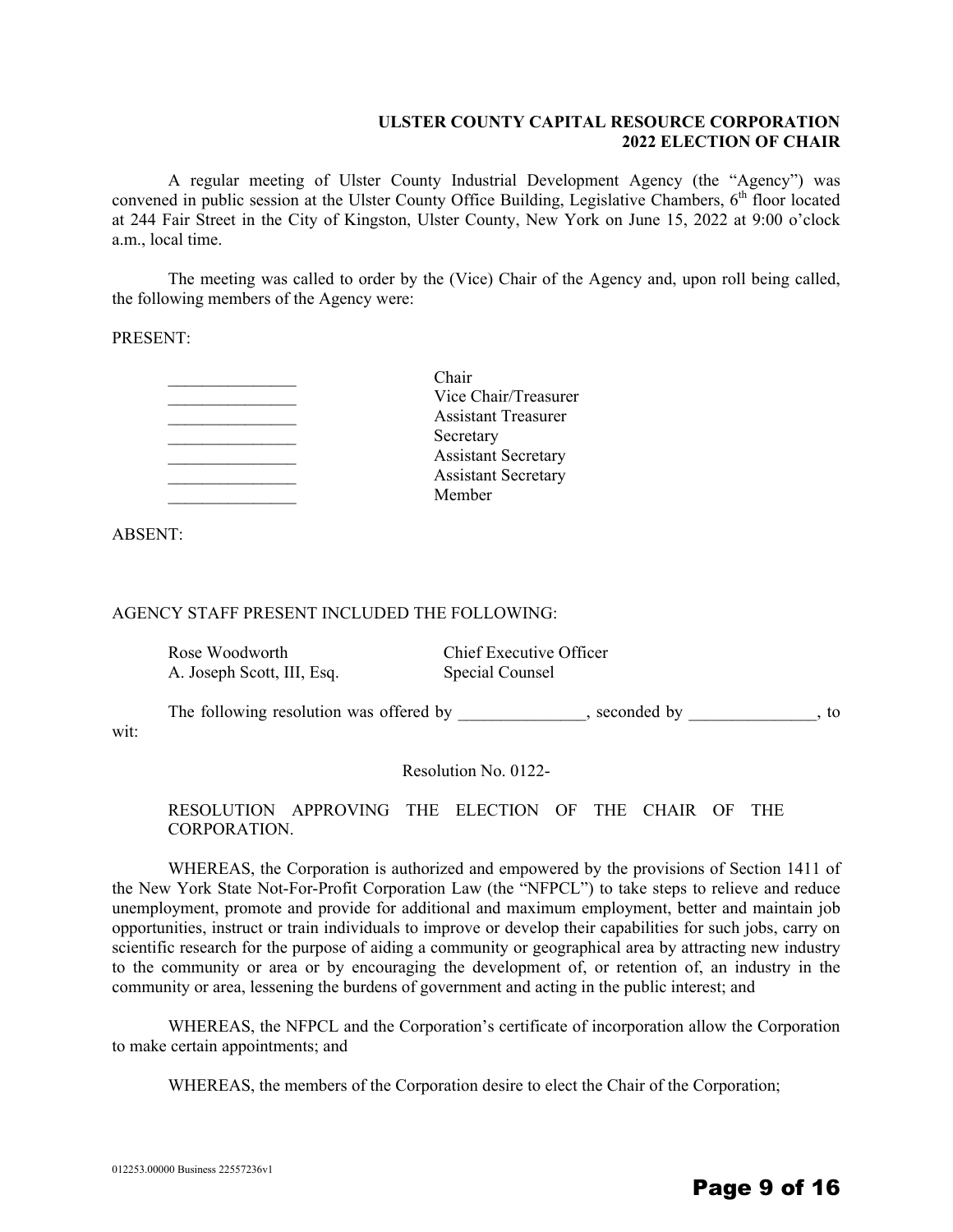#### NOW, THEREFORE, BE IT RESOLVED BY THE MEMBERS OF THE ULSTER COUNTY CAPITAL RESOURCE CORPORATION, AS FOLLOWS:

Section 1. The Corporation hereby takes the following actions:

(A) Approves the election of the Chair described in Schedule A attached hereto.

Section 2. The Corporation hereby authorizes the Chair of the Corporation to take all steps necessary to implement the matters described in Schedule A attached.

Section 3. This Resolution shall take effect immediately.

The question of the adoption of the foregoing Resolution was duly put to a vote on roll call, which resulted as follows:

| <b>VOTING</b> |  |
|---------------|--|
| <b>VOTING</b> |  |
| <b>VOTING</b> |  |
| <b>VOTING</b> |  |
| <b>VOTING</b> |  |
| <b>VOTING</b> |  |
| <b>VOTING</b> |  |
|               |  |

The foregoing Resolution was thereupon declared duly adopted.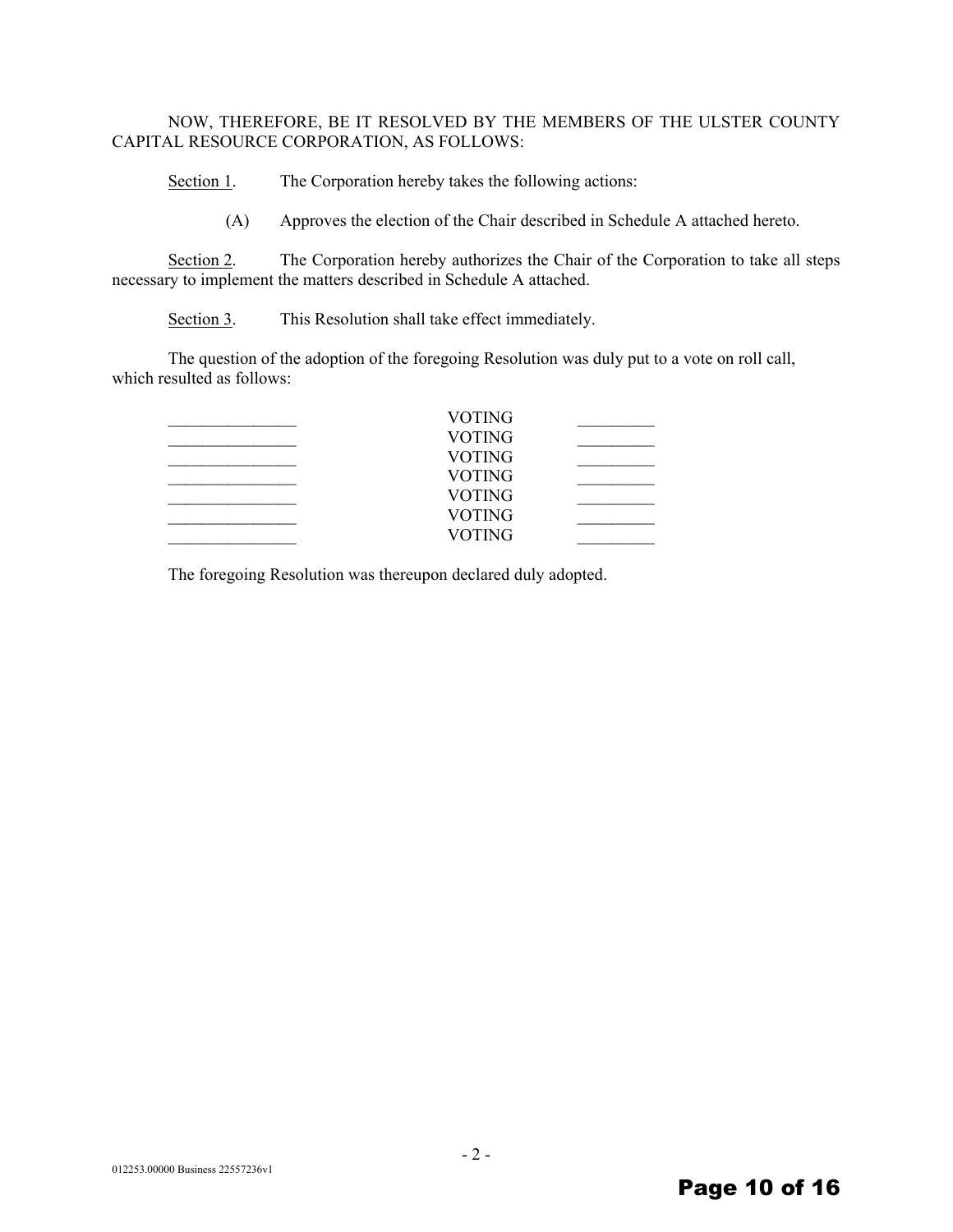| <b>STATE OF NEW YORK</b> |             |
|--------------------------|-------------|
|                          | $\sum$ SS.: |
| COUNTY OF ULSTER         |             |

I, the undersigned (Assistant) Secretary of Ulster County Capital Resource Corporation (the "Corporation"), DO HEREBY CERTIFY that I have compared the foregoing annexed extract of the minutes of the meeting of the members of the Corporation, including the Resolution contained therein, held on June 15, 2022 with the original thereof on file in my office, and that the same is a true and correct copy of said original and of such Resolution contained therein and of the whole of said original so far as the same relates to the subject matters therein referred to.

I FURTHER CERTIFY that (A) all members of the Agency had due notice of said meeting; (B) said meeting was in all respects duly held; (C pursuant to Article 7 of the Public Officers Law (the "Open Meetings Law"), said meeting was open to the general public, and due notice of the time and place of said meeting was duly given; and (D) there was a quorum of the members of the Agency throughout said meeting.

I FURTHER CERTIFY that, as of the date hereof, the attached Resolution is in full force and effect and has not been amended, repealed or rescinded.

IN WITNESS WHEREOF, I have hereunto set my hand and affixed the seal of the Corporation this day of June, 2022.

> $\mathcal{L}_\text{max}$ (Assistant) Secretary

(SEAL)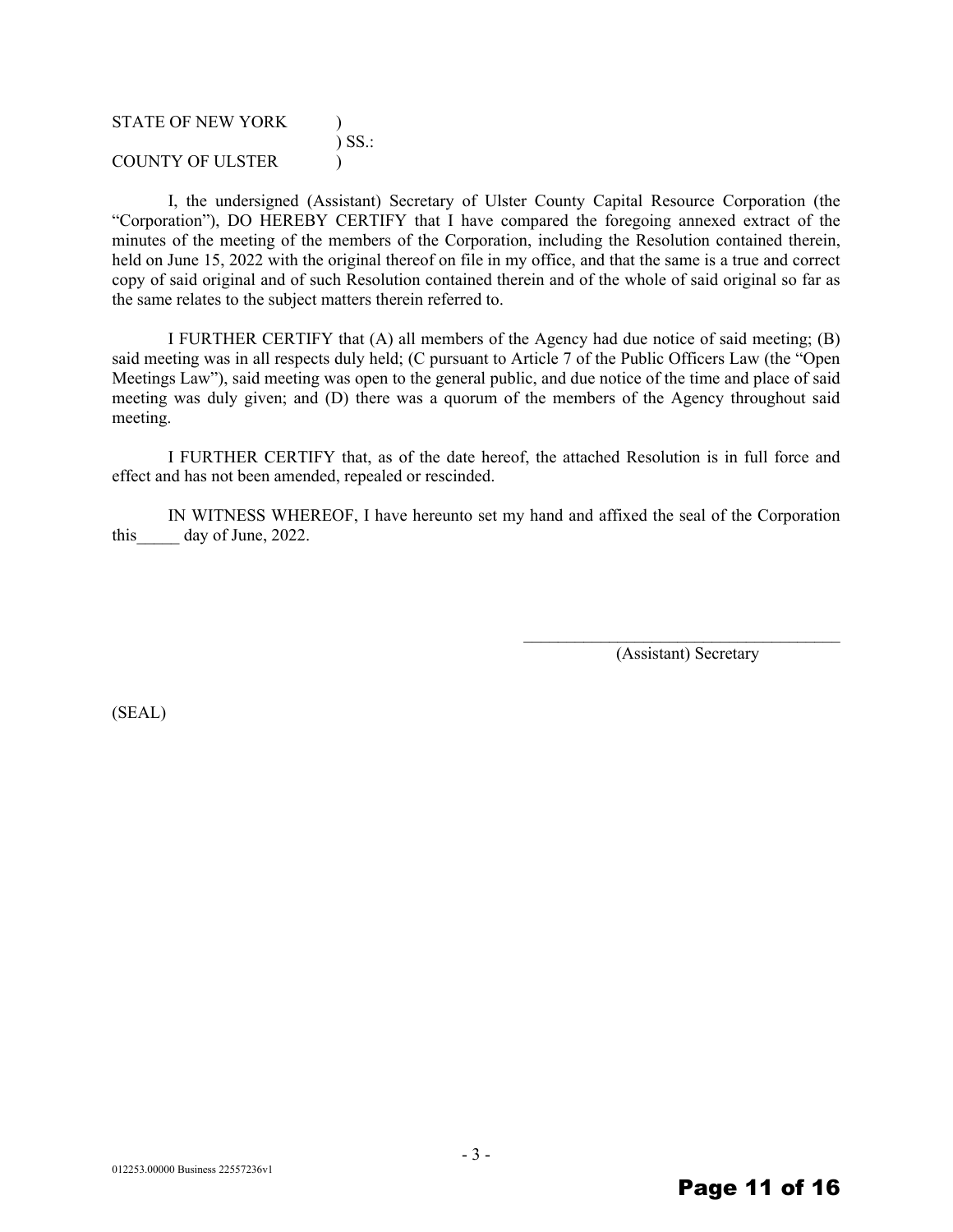#### SCHEDULE A

| Chair of the Corporation | Chair |
|--------------------------|-------|
|                          |       |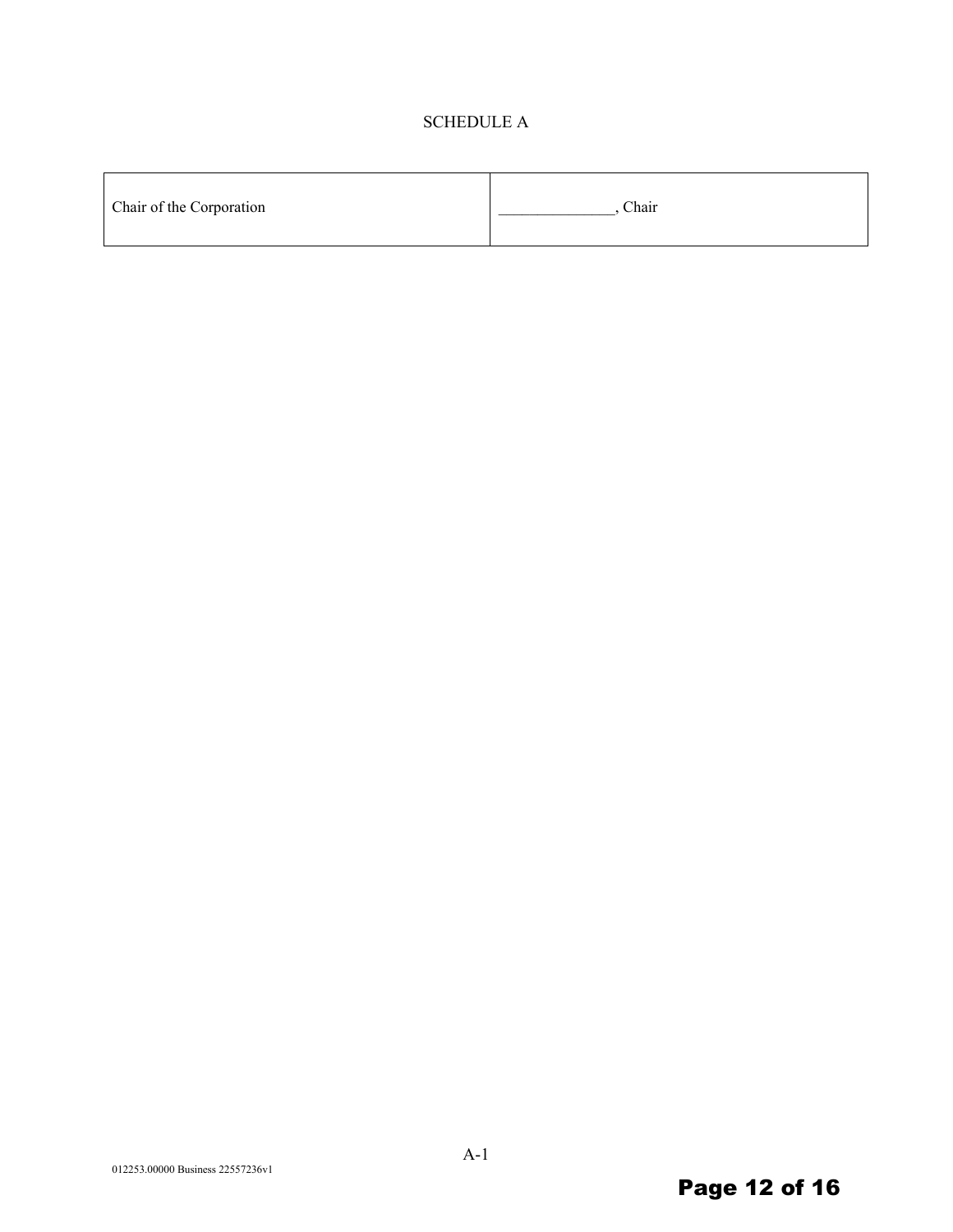#### **ULSTER COUNTY CAPITAL RESOURCE CORPORATION 2022 ELECTION OF THE OFFICERS AND APPOINTMENT OF COMMITTEES OF THE CORPORATION**

A regular meeting of Ulster County Capital Resource Corporation (the "Corporation") was convened in public session at the Ulster County Office Building, Legislative Chambers,  $6<sup>th</sup>$  floor located at 244 Fair Street in the City of Kingston, Ulster County, New York on June 15, 2022 at 9:00 o'clock a.m., local time.

The meeting was called to order by the (Vice) Chair of the Agency and, upon roll being called, the following members of the Agency were:

PRESENT:

| Chair                      |
|----------------------------|
| Vice Chair/Treasurer       |
| <b>Assistant Treasurer</b> |
| Secretary                  |
| <b>Assistant Secretary</b> |
| <b>Assistant Secretary</b> |
| Member                     |
|                            |

ABSENT:

#### AGENCY STAFF PRESENT INCLUDED THE FOLLOWING:

| Rose Woodworth<br>A. Joseph Scott, III, Esq. |                                 | Chief Executive Officer<br>Special Counsel |  |                |  |  |          |    |
|----------------------------------------------|---------------------------------|--------------------------------------------|--|----------------|--|--|----------|----|
| The                                          | following resolution<br>to wit: |                                            |  | was offered by |  |  | seconded | by |

Resolution No. 0122-

#### RESOLUTION APPROVING THE ELECTION OF OFFICERS AND APPOINTMENT OF COMMITTEES OF THE CORPORATION.

WHEREAS, the Corporation is authorized and empowered by the provisions of Section 1411 of the New York State Not-For-Profit Corporation Law (the "NFPCL") to take steps to relieve and reduce unemployment, promote and provide for additional and maximum employment, better and maintain job opportunities, instruct or train individuals to improve or develop their capabilities for such jobs, carry on scientific research for the purpose of aiding a community or geographical area by attracting new industry to the community or area or by encouraging the development of, or retention of, an industry in the community or area, lessening the burdens of government and acting in the public interest; and

WHEREAS, the NFPCL and the Corporation's certificate of incorporation allow the Corporation to make certain appointments; and

WHEREAS, the members of the Corporation desire to elect the officers of the Corporation;

#### Page 13 of 16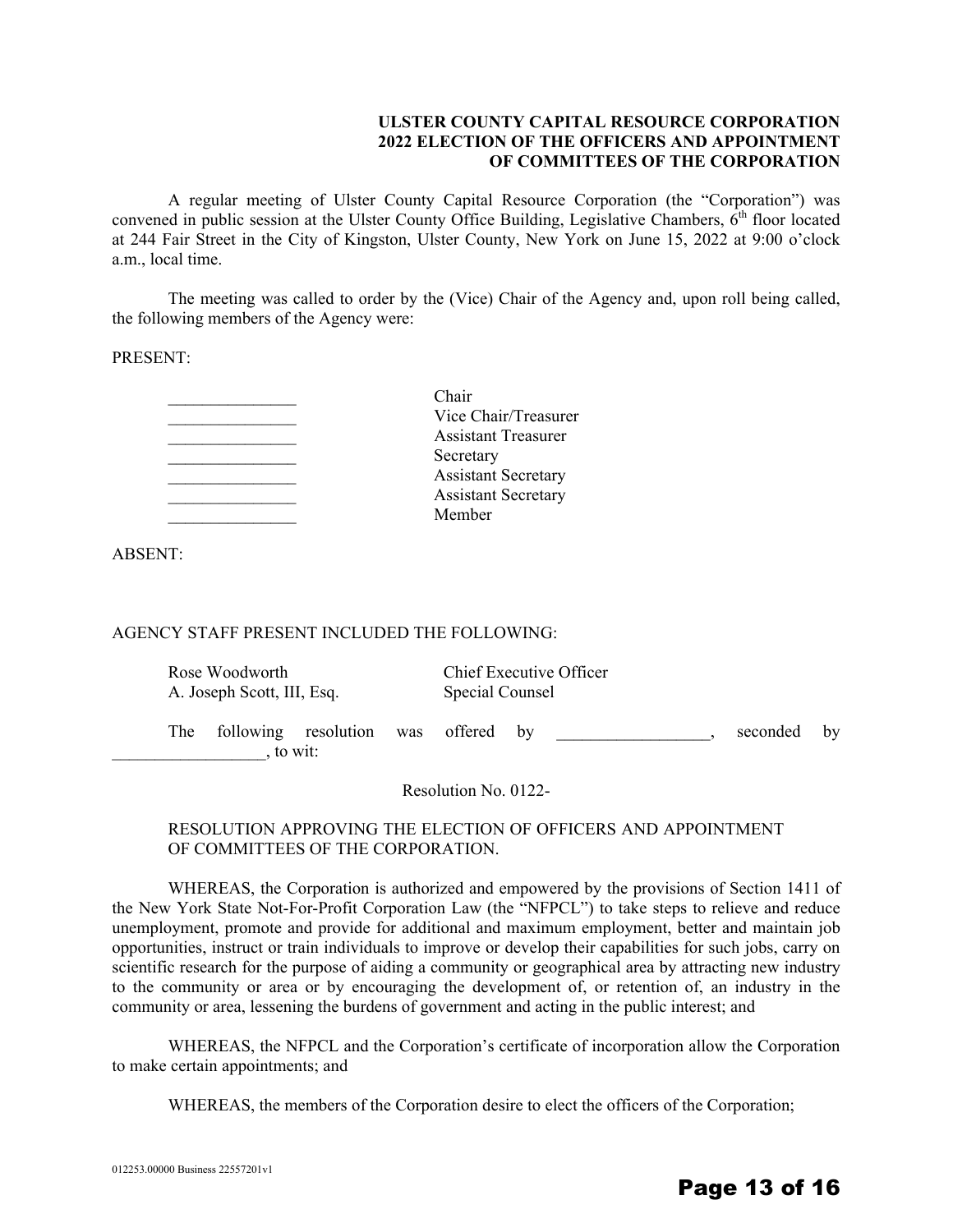#### NOW, THEREFORE, BE IT RESOLVED BY THE MEMBERS OF THE ULSTER COUNTY CAPITAL RESOURCE CORPORATION, AS FOLLOWS:

Section 1. The Corporation hereby takes the following actions:

(A) Approves the election of the officers and the appointment of the Committees described in Schedule A attached hereto.

Section 2. The Corporation hereby authorizes the Chair of the Corporation to take all steps necessary to implement the matters described in Schedule A attached.

Section 3. This Resolution shall take effect immediately.

The question of the adoption of the foregoing Resolution was duly put to a vote on roll call, which resulted as follows:

| <b>VOTING</b> |  |
|---------------|--|
| <b>VOTING</b> |  |
| <b>VOTING</b> |  |
| <b>VOTING</b> |  |
| <b>VOTING</b> |  |
| <b>VOTING</b> |  |
| <b>VOTING</b> |  |
|               |  |

The foregoing Resolution was thereupon declared duly adopted.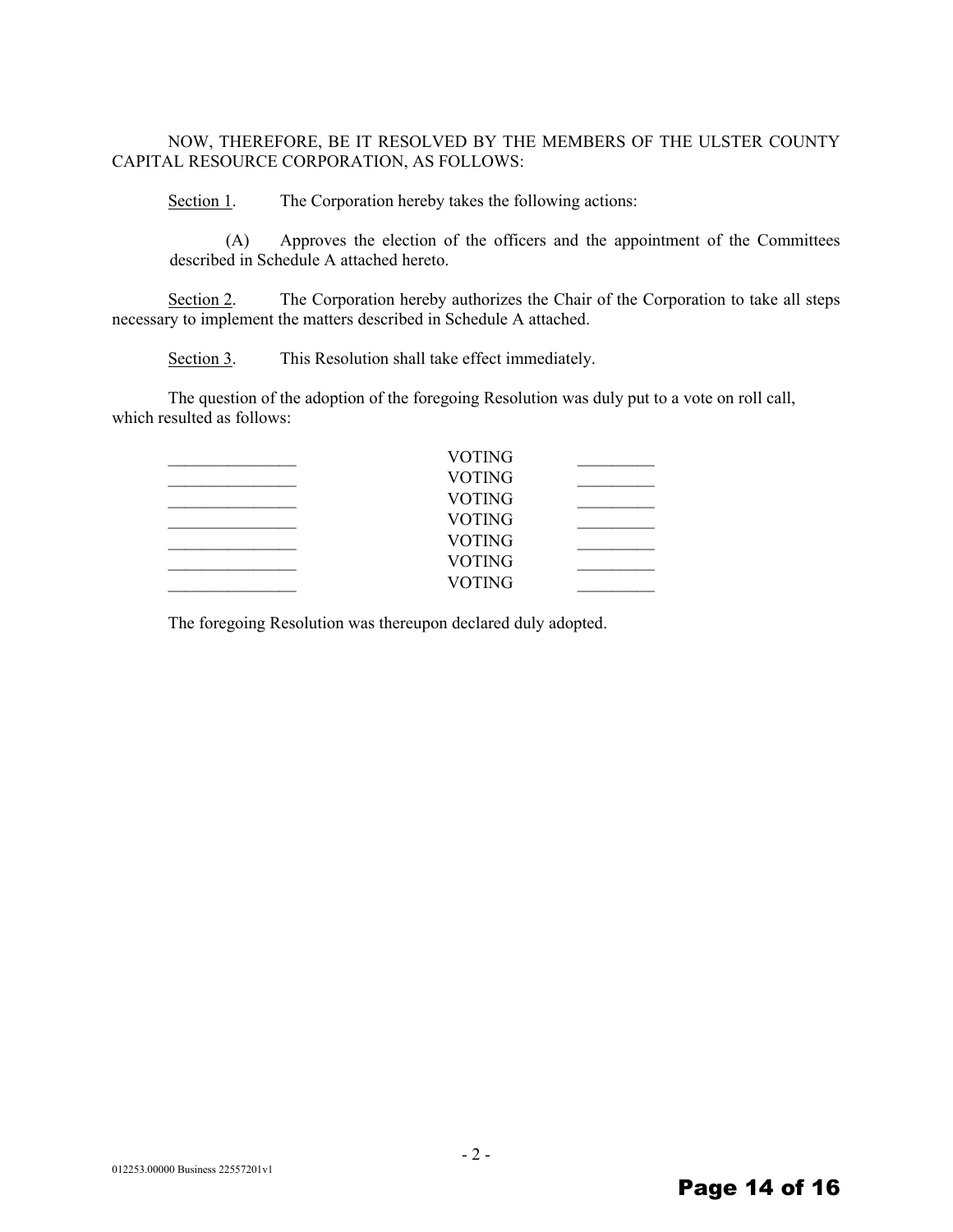| <b>STATE OF NEW YORK</b> |             |
|--------------------------|-------------|
|                          | $\sum$ SS.: |
| COUNTY OF ULSTER         |             |

I, the undersigned (Assistant) Secretary of Ulster County Capital Resource Corporation (the "Corporation"), DO HEREBY CERTIFY that I have compared the foregoing annexed extract of the minutes of the meeting of the members of the Corporation, including the Resolution contained therein, held on June 15, 2022 with the original thereof on file in my office, and that the same is a true and correct copy of said original and of such Resolution contained therein and of the whole of said original so far as the same relates to the subject matters therein referred to.

I FURTHER CERTIFY that (A) all members of the Agency had due notice of said meeting; (B) said meeting was in all respects duly held; (C pursuant to Article 7 of the Public Officers Law (the "Open Meetings Law"), said meeting was open to the general public, and due notice of the time and place of said meeting was duly given; and (D) there was a quorum of the members of the Agency throughout said meeting.

I FURTHER CERTIFY that, as of the date hereof, the attached Resolution is in full force and effect and has not been amended, repealed or rescinded.

IN WITNESS WHEREOF, I have hereunto set my hand and affixed the seal of the Corporation this  $15<sup>th</sup>$  day of June, 2022.

> \_\_\_\_\_\_\_\_\_\_\_\_\_\_\_\_\_\_\_\_\_\_\_\_\_\_\_\_\_\_\_\_\_\_\_\_\_ (Assistant) Secretary

(SEAL)